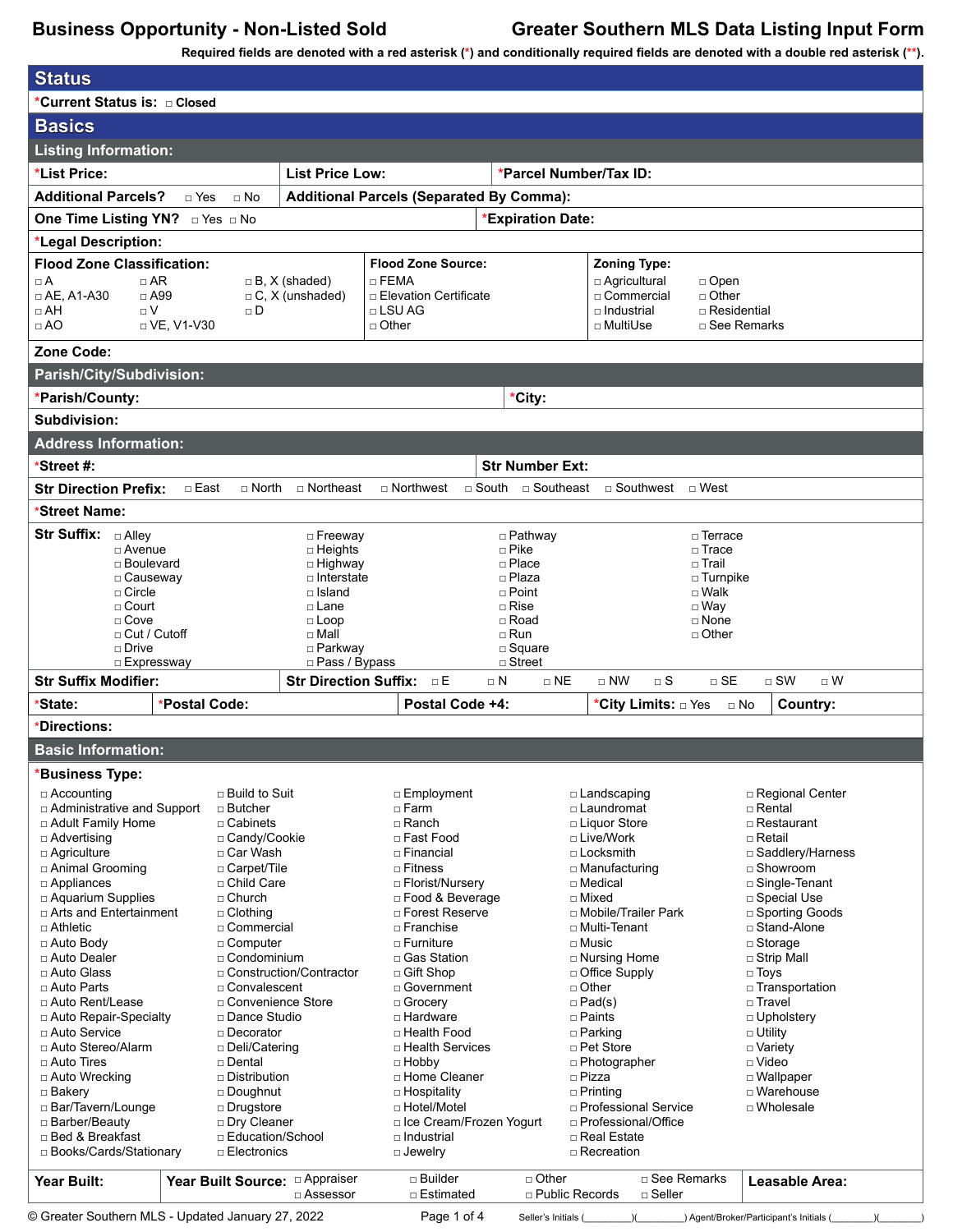**Required fields are denoted with a red asterisk (\*) and conditionally required fields are denoted with a double red asterisk (\*\*).**

| <b>Basic Information continued:</b>                                                                                                                                                                                                                                                                                                                                                                                          |                                      |                                                                                                                |                                                |                                                                                                                                               |                                    |                                                                                                                                                           |                                   |                                                                                                                                                               |
|------------------------------------------------------------------------------------------------------------------------------------------------------------------------------------------------------------------------------------------------------------------------------------------------------------------------------------------------------------------------------------------------------------------------------|--------------------------------------|----------------------------------------------------------------------------------------------------------------|------------------------------------------------|-----------------------------------------------------------------------------------------------------------------------------------------------|------------------------------------|-----------------------------------------------------------------------------------------------------------------------------------------------------------|-----------------------------------|---------------------------------------------------------------------------------------------------------------------------------------------------------------|
| Leasable Area Units: $\Box$ Square Feet $\Box$ Square Meters                                                                                                                                                                                                                                                                                                                                                                 |                                      |                                                                                                                |                                                | *Year Established:                                                                                                                            |                                    | <b>Building Name:</b>                                                                                                                                     |                                   |                                                                                                                                                               |
| Total Area (sf):                                                                                                                                                                                                                                                                                                                                                                                                             |                                      |                                                                                                                |                                                |                                                                                                                                               | $\Box$ Assessor                    | □ Estimated                                                                                                                                               | $\Box$ Other                      | □ Public Records                                                                                                                                              |
| <b>Business Name:</b>                                                                                                                                                                                                                                                                                                                                                                                                        |                                      |                                                                                                                |                                                |                                                                                                                                               |                                    | Zoning:                                                                                                                                                   |                                   |                                                                                                                                                               |
| <b>Minimum Down Amount:</b>                                                                                                                                                                                                                                                                                                                                                                                                  |                                      |                                                                                                                |                                                | Lot Size Area:                                                                                                                                |                                    | <b>Lot Size Units:</b>                                                                                                                                    | $\Box$ Acres                      | □ Square Feet                                                                                                                                                 |
| Lot Dimensions Source: a Appraiser                                                                                                                                                                                                                                                                                                                                                                                           | $\Box$ Assessor<br>$\square$ Builder |                                                                                                                | □ Estimated<br>□ GIS Calculated<br>□ Not Taped |                                                                                                                                               | $\Box$ Other<br>□ Owner<br>□ Plans | $\Box$ Seller                                                                                                                                             | □ Public Records<br>□ See Remarks | $\square$ Survey<br>□ Taped                                                                                                                                   |
| <b>Listing Terms:</b><br>□ 1031 Exchange<br>$\Box$ Cash<br>□ Cash To Existing Loan<br>□ Cash to New Loan<br>□ Contract<br>□ Conventional<br>□ Fannie Mae                                                                                                                                                                                                                                                                     | $\sqcap$ FHA                         | $\Box$ FHA 203(b)<br>$\Box$ FHA 203(k)<br>□ Freddie Mac<br>□ Government Loan<br>□ Land Use Fee<br>□ Lease Back |                                                | □ Lease Option<br>□ Lien Release<br>□ Non-Smoking Premises<br>□ Owner May Carry<br>□ Owner Pay Points<br>□ Owner Survey<br>□ Owner Will Carry |                                    | □ Private Financing Available<br>□ Relocation Property<br>□ Subject To Court<br>□ Subject To Other<br>$\Box$ Submit<br>$\Box$ Subordinate<br>$\Box$ Trade |                                   | □ Trust Conveyance<br>□ Trust Deed<br>□ USDA Loan<br>□ VA Loan<br>□ VA No Loan<br>□ VA No No Loan                                                             |
| <b>Description</b><br><b>Public Remarks:</b>                                                                                                                                                                                                                                                                                                                                                                                 |                                      |                                                                                                                |                                                |                                                                                                                                               |                                    |                                                                                                                                                           |                                   |                                                                                                                                                               |
| <b>Exclusions:</b>                                                                                                                                                                                                                                                                                                                                                                                                           |                                      |                                                                                                                |                                                |                                                                                                                                               |                                    |                                                                                                                                                           |                                   |                                                                                                                                                               |
|                                                                                                                                                                                                                                                                                                                                                                                                                              |                                      |                                                                                                                |                                                |                                                                                                                                               |                                    |                                                                                                                                                           |                                   |                                                                                                                                                               |
| Inclusions:                                                                                                                                                                                                                                                                                                                                                                                                                  |                                      |                                                                                                                |                                                |                                                                                                                                               |                                    |                                                                                                                                                           |                                   |                                                                                                                                                               |
| <b>Business URL:</b>                                                                                                                                                                                                                                                                                                                                                                                                         |                                      |                                                                                                                |                                                |                                                                                                                                               |                                    |                                                                                                                                                           |                                   |                                                                                                                                                               |
| <b>Business URL Description:</b>                                                                                                                                                                                                                                                                                                                                                                                             |                                      |                                                                                                                |                                                |                                                                                                                                               |                                    |                                                                                                                                                           |                                   |                                                                                                                                                               |
| Virtual Tour URL Unbranded (NO Agent/Broker Information):                                                                                                                                                                                                                                                                                                                                                                    |                                      |                                                                                                                |                                                |                                                                                                                                               |                                    |                                                                                                                                                           |                                   |                                                                                                                                                               |
| The Virtual Tour Field shall contain ONLY a live link to a Virtual Tour of the property. The Virtual Tour may not include such things as: agent/broker<br>photos, agent/broker names, phone numbers, web site addresses, email addresses or advertising other than about the property. No messages or<br>solicitations of any kind. Begin your URL with HTTP:// or HTTPS://. For example http://www.virtualtoursite.com/etc. |                                      |                                                                                                                |                                                |                                                                                                                                               |                                    |                                                                                                                                                           |                                   |                                                                                                                                                               |
| <b>Syndication Remarks &amp; Branded Virtual Tour:</b>                                                                                                                                                                                                                                                                                                                                                                       |                                      |                                                                                                                |                                                |                                                                                                                                               |                                    |                                                                                                                                                           |                                   |                                                                                                                                                               |
| <b>Syndication Remarks:</b>                                                                                                                                                                                                                                                                                                                                                                                                  |                                      |                                                                                                                |                                                |                                                                                                                                               |                                    |                                                                                                                                                           |                                   |                                                                                                                                                               |
| Syndication Remarks may contain information intended specifically for the consumers; this includes contact and other non-confidential information. Syndication<br>Remarks is used in place of the Property Description for syndication display. If left blank during input, syndication websites will continue to receive the text you<br>place in the "Property Description" field.                                         |                                      |                                                                                                                |                                                |                                                                                                                                               |                                    |                                                                                                                                                           |                                   |                                                                                                                                                               |
| Virtual Tour URL Branded (Agent/Broker Information):                                                                                                                                                                                                                                                                                                                                                                         |                                      |                                                                                                                |                                                |                                                                                                                                               |                                    |                                                                                                                                                           |                                   |                                                                                                                                                               |
| http://www.virtualtoursite.com/etc.                                                                                                                                                                                                                                                                                                                                                                                          |                                      |                                                                                                                |                                                |                                                                                                                                               |                                    |                                                                                                                                                           |                                   | This Virtual Tour may include Agent/Office branding and will only be used in our Syndication data feeds. Begin your URL with HTTP:// or HTTPS://. For example |
| © Greater Southern MLS - Updated January 27, 2022                                                                                                                                                                                                                                                                                                                                                                            |                                      |                                                                                                                |                                                | Page 2 of 4                                                                                                                                   | Seller's Initials (                |                                                                                                                                                           |                                   | ) Agent/Broker/Participant's Initials (                                                                                                                       |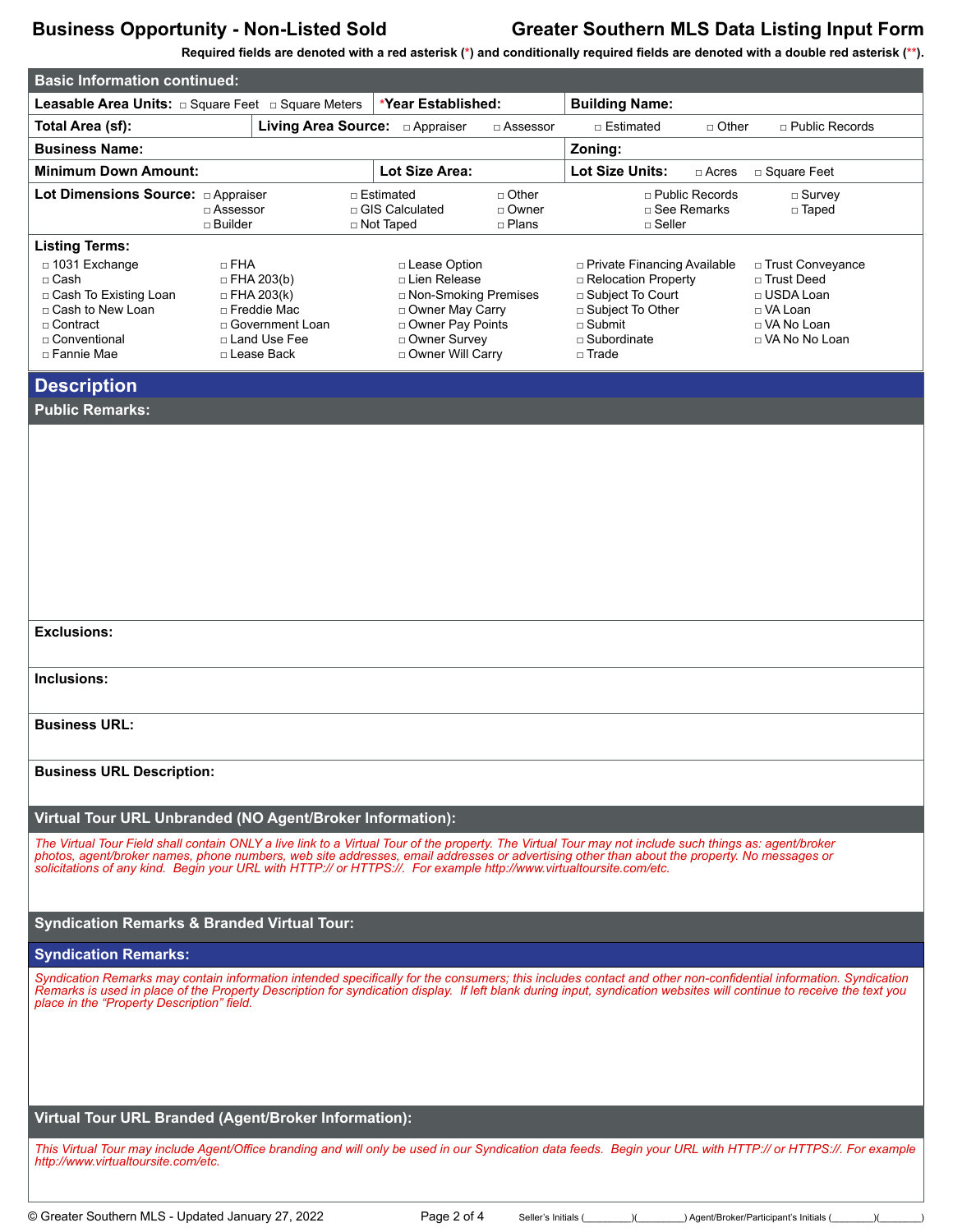**Required fields are denoted with a red asterisk (\*) and conditionally required fields are denoted with a double red asterisk (\*\*).**

| <b>Business Details</b>                                                                                                                                                                                                                                                                                                                                                                                                                                                                                                                         |                                                                                                                            |                                                                                                                                                                          |                                                                                                                                                                                                                        |  |  |  |  |
|-------------------------------------------------------------------------------------------------------------------------------------------------------------------------------------------------------------------------------------------------------------------------------------------------------------------------------------------------------------------------------------------------------------------------------------------------------------------------------------------------------------------------------------------------|----------------------------------------------------------------------------------------------------------------------------|--------------------------------------------------------------------------------------------------------------------------------------------------------------------------|------------------------------------------------------------------------------------------------------------------------------------------------------------------------------------------------------------------------|--|--|--|--|
| <b>Business Information:</b>                                                                                                                                                                                                                                                                                                                                                                                                                                                                                                                    |                                                                                                                            |                                                                                                                                                                          |                                                                                                                                                                                                                        |  |  |  |  |
| <b>Building Features:</b><br>$\Box$ Elevators<br>□ Living Quarters<br>□ Phone System<br>□ Rec Room<br>□ TV System                                                                                                                                                                                                                                                                                                                                                                                                                               | <b>Special Licenses:</b><br>□ Beer/Wine<br>□ Class H<br>$\Box$ Gambling<br>$\Box$ None<br>$\sqcap$ Other<br>□ Professional |                                                                                                                                                                          | <b>Hours/Days of Operation:</b><br>□ Evenings Only<br>□ Open 8+ Hours/Day<br>□ Open -8 Hours/Day<br>□ Open Monday-Friday<br>□ Open 24 Hours<br>□ Open Saturday<br>□ Open 7 Days<br>□ Open Sunday<br>□ Open 8 Hours/Day |  |  |  |  |
| *# of Full Time Employees:                                                                                                                                                                                                                                                                                                                                                                                                                                                                                                                      | <b>Reason For Selling:</b>                                                                                                 |                                                                                                                                                                          |                                                                                                                                                                                                                        |  |  |  |  |
| <b>Inventory Value:</b>                                                                                                                                                                                                                                                                                                                                                                                                                                                                                                                         | *# of Part Time Employees:                                                                                                 |                                                                                                                                                                          | <b>Equipment Value:</b>                                                                                                                                                                                                |  |  |  |  |
| *Ownership Type:<br>□ Corporation                                                                                                                                                                                                                                                                                                                                                                                                                                                                                                               | $\Box$ LLC<br>$\sqcap$ Franchise                                                                                           |                                                                                                                                                                          | □ Partnership<br>□ Sole Proprietor                                                                                                                                                                                     |  |  |  |  |
| <b>Parking Total:</b><br><b>Seating Capacity:</b>                                                                                                                                                                                                                                                                                                                                                                                                                                                                                               |                                                                                                                            |                                                                                                                                                                          |                                                                                                                                                                                                                        |  |  |  |  |
| <b>Electricity Provided by:</b><br>□ Ashley-Chicot Electric<br>□ Claiborne Electric<br>□ Concordia Electric<br>□ Dixie Electric<br>□ Northeast Louisiana Power<br>□ Panola-Harrison Electric                                                                                                                                                                                                                                                                                                                                                    |                                                                                                                            | □ Pointe Coupee Electric<br>□ South Louisiana Electric<br>□ Southwest Louisiana Electric<br>□ Southeastern Electric<br>□ Washington-St. Tammany Electric<br>□ Beauregard | $\Box$ Cleco<br>□ Entergy<br>□ Jeff Davis<br>$\Box$ Other                                                                                                                                                              |  |  |  |  |
| <b>Years Current Owner:</b>                                                                                                                                                                                                                                                                                                                                                                                                                                                                                                                     | <b>Hours Owner Works:</b>                                                                                                  |                                                                                                                                                                          | <b>Professional Mgmt Expense:</b>                                                                                                                                                                                      |  |  |  |  |
| <b>Lease Information:</b>                                                                                                                                                                                                                                                                                                                                                                                                                                                                                                                       |                                                                                                                            |                                                                                                                                                                          |                                                                                                                                                                                                                        |  |  |  |  |
| <b>Total Actual Rent:</b>                                                                                                                                                                                                                                                                                                                                                                                                                                                                                                                       | <b>Monthly NNN:</b>                                                                                                        |                                                                                                                                                                          | <b>Equipment Expense:</b>                                                                                                                                                                                              |  |  |  |  |
| <b>Lease Expiration:</b>                                                                                                                                                                                                                                                                                                                                                                                                                                                                                                                        | Lease Assignable? DYes                                                                                                     | $\Box$ No                                                                                                                                                                | Lease Renewal Option? Dives<br>$\Box$ No                                                                                                                                                                               |  |  |  |  |
| <b>Financial Information:</b>                                                                                                                                                                                                                                                                                                                                                                                                                                                                                                                   |                                                                                                                            |                                                                                                                                                                          |                                                                                                                                                                                                                        |  |  |  |  |
| □ ProForma                                                                                                                                                                                                                                                                                                                                                                                                                                                                                                                                      | <b>Gross Operating Income:</b>                                                                                             |                                                                                                                                                                          |                                                                                                                                                                                                                        |  |  |  |  |
| <b>Operating Expense:</b>                                                                                                                                                                                                                                                                                                                                                                                                                                                                                                                       |                                                                                                                            | <b>Net Profit:</b>                                                                                                                                                       |                                                                                                                                                                                                                        |  |  |  |  |
| <b>Office &amp; MLS</b>                                                                                                                                                                                                                                                                                                                                                                                                                                                                                                                         |                                                                                                                            |                                                                                                                                                                          |                                                                                                                                                                                                                        |  |  |  |  |
| <b>Listing Information:</b><br>*Buyer Agency Comp:                                                                                                                                                                                                                                                                                                                                                                                                                                                                                              | *Buyer Agency Comp Type: □\$ □%                                                                                            |                                                                                                                                                                          |                                                                                                                                                                                                                        |  |  |  |  |
|                                                                                                                                                                                                                                                                                                                                                                                                                                                                                                                                                 |                                                                                                                            | □ See Remarks                                                                                                                                                            | *Dual Variable Compensation? <b>DI</b> Yes DINo                                                                                                                                                                        |  |  |  |  |
| <b>Buyer Agency Comp Remarks:</b>                                                                                                                                                                                                                                                                                                                                                                                                                                                                                                               |                                                                                                                            |                                                                                                                                                                          |                                                                                                                                                                                                                        |  |  |  |  |
| *Listing Service: <b>DIE Full Service</b>                                                                                                                                                                                                                                                                                                                                                                                                                                                                                                       | □ Limited Service                                                                                                          | <b>Sign on Property?</b>                                                                                                                                                 | □ Yes<br>$\Box$ No                                                                                                                                                                                                     |  |  |  |  |
| *Listing Agreement:<br>□ Exclusive Right To Sell                                                                                                                                                                                                                                                                                                                                                                                                                                                                                                | □ Exclusive Right With Exception                                                                                           | $\Box$ Open                                                                                                                                                              | □ Seller Reserved                                                                                                                                                                                                      |  |  |  |  |
| <b>Contingency:</b>                                                                                                                                                                                                                                                                                                                                                                                                                                                                                                                             |                                                                                                                            |                                                                                                                                                                          |                                                                                                                                                                                                                        |  |  |  |  |
| <b>Contact Information:</b>                                                                                                                                                                                                                                                                                                                                                                                                                                                                                                                     |                                                                                                                            |                                                                                                                                                                          |                                                                                                                                                                                                                        |  |  |  |  |
| <b>Other Phone Description:</b>                                                                                                                                                                                                                                                                                                                                                                                                                                                                                                                 |                                                                                                                            | <b>Other Phone Number:</b>                                                                                                                                               | Ext:                                                                                                                                                                                                                   |  |  |  |  |
| <b>*Preferred Order of Contact</b> — Select up to 6 contact options using the numbers 1 to 6 to specify the order.<br>Co-Agent Direct Ph<br>Co-Agent Text Message<br>Agent Cell Ph<br>Agent Pager Ph<br>Office Ph<br>Co-Agent Email<br>Co-Agent Toll Free<br>Agent Direct Ph<br>Agent Text Message<br>Other<br>Agent Toll Free<br>Co-Agent Fax<br>Co-Agent Voice Mail<br><b>Agent Email</b><br>Agent Voice Mail<br>Co-Agent Home Ph<br><b>Offers Email</b><br>Agent Fax<br>Co-Agent Pager Ph<br>Agent Home Ph<br>Co-Agent Cell Ph<br>Office Fax |                                                                                                                            |                                                                                                                                                                          |                                                                                                                                                                                                                        |  |  |  |  |
| <b>Ad Number:</b>                                                                                                                                                                                                                                                                                                                                                                                                                                                                                                                               |                                                                                                                            |                                                                                                                                                                          |                                                                                                                                                                                                                        |  |  |  |  |
| Before selecting "No" on any of the below options written authorization from the seller is required.                                                                                                                                                                                                                                                                                                                                                                                                                                            |                                                                                                                            |                                                                                                                                                                          |                                                                                                                                                                                                                        |  |  |  |  |
| *Internet Entire Listing Display?<br>*Internet Address Display?<br>$\Box$ No<br>□ Yes<br>$\Box$ No<br>$\Box$ Yes                                                                                                                                                                                                                                                                                                                                                                                                                                |                                                                                                                            |                                                                                                                                                                          |                                                                                                                                                                                                                        |  |  |  |  |
| *Internet Consumer Comment?<br>$\Box$ Yes                                                                                                                                                                                                                                                                                                                                                                                                                                                                                                       | $\Box$ No                                                                                                                  |                                                                                                                                                                          | *Internet Automated Valuation Display?<br>□ Yes<br>$\Box$ No                                                                                                                                                           |  |  |  |  |
| *Neighborhood Market Report Seller Participant?<br>$\Box$ Yes<br>$\Box$ No                                                                                                                                                                                                                                                                                                                                                                                                                                                                      |                                                                                                                            |                                                                                                                                                                          |                                                                                                                                                                                                                        |  |  |  |  |